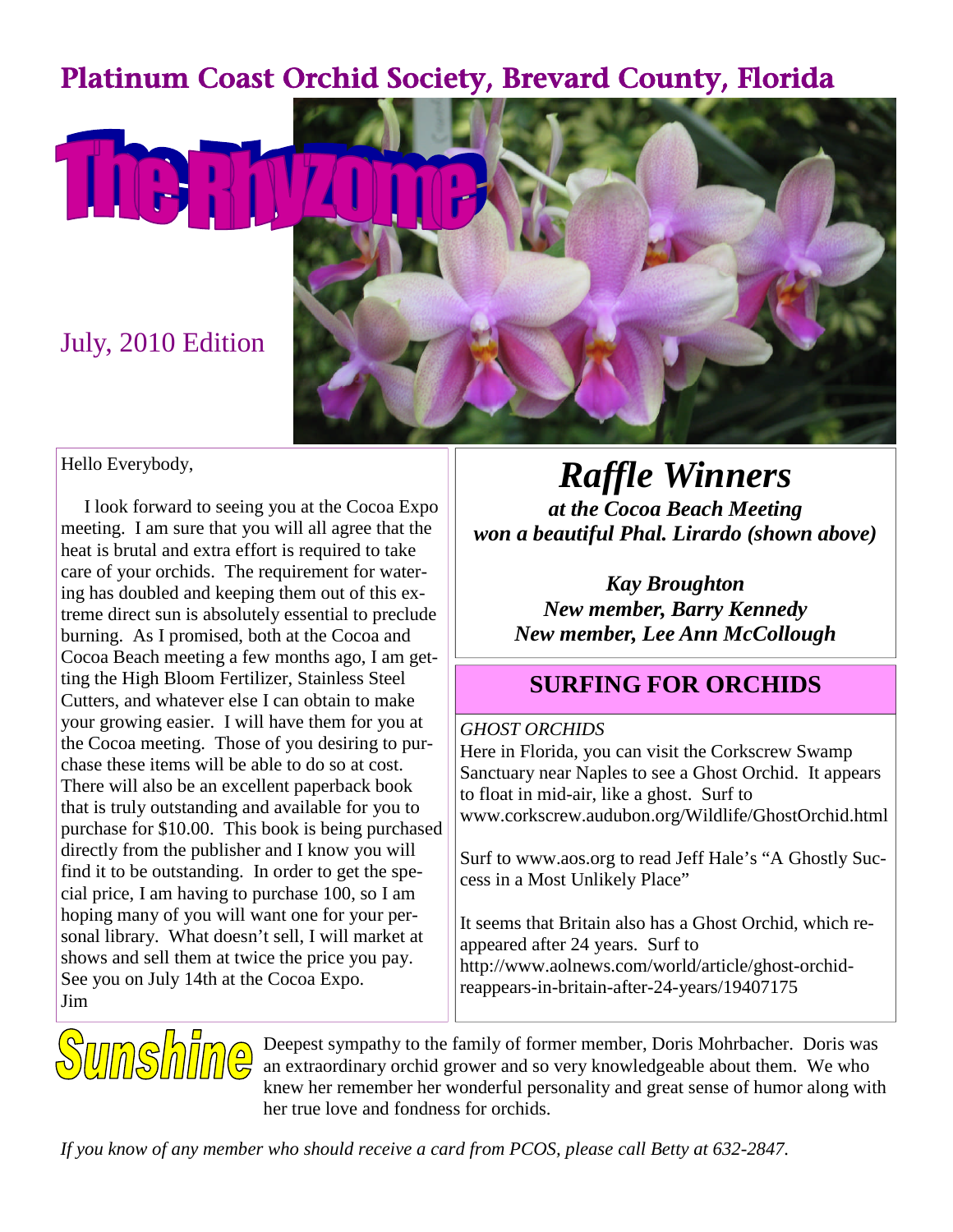# **Show and Tell** AOS CORNER

Members share their blooming orchids at both meetings. The orchids below were shared at the Back to Basics meeting and some of the growers sent information about their orchid for the newsletter. We hope this will be a monthly article.

Den. Amabile Grower Steve DeSorbo





Blc. Empress Worsley 'Roman Holiday' HCC/ AOS raised by Charlie Scholes was purchased bare root at the Aug. 2008 PCOS Show.

It's potted in a mixture of 40%coir and 60%aliflor, with a bit of oyster shell mixed in. 2T Dynamite 13/13/13 is spread across the top. Coir is first thoroughly soaked and rinsed. This plant lives on Merritt Island on a windy canal, where the plant dries out quickly, so we have had good luck with this mix.



Prosthechea Cochleatum Grower Craig Helpling:

If you are not an American Orchid Society member you may not have heard about a terrific opportunity to own a brand new, award quality Phalaenopsis and support us at the same time. For every donation of \$125 to unrestricted funds (\$**100** tax deductable), Norman's Orchids, thanks to the generosity of our past president Carlos Fighetti, will send you a flowering size – they're summer bloomers so many of them are actually now in-spike – limited-edition stem prop of *Phalaenopsis* Tying Shin Cupid 'Maria Teresa'. This incredibly floriferous plant readily produces basal keikis but its crowning glory is its compact branching flower spikes displaying multitudes of 2-inch (5-cm) golden yellow flowers heavily overlaid centrally with a rich deep rose to produce flowers that appear to almost glow. These stem props are available through no other source. To read more about this great plant and how to get one see our website at http:// tinyurl.com/238iqqe.

Another exciting development is our plan to produce a special 13<sup>th</sup> issue of *Orchids* magazine this year. It is not often that we receive magazine content that is of such high quality that we wish we could devote a whole issue to it but it does happen once in a great while. We have a rather long, excellent article that will not fit in a regular magazine and will not serialize well and we truly think it will make a great addition to this volume of *Orchids*. To underwrite this effort, the trustees recently approved the establishment of a temporarily restricted fund; **The AOS Color /Special Issue Fund.** We've set up an easy Paypal route to make donations to the fund and I'm happy to say that in the first month we've raised more than \$2,000 mostly from \$2 and \$4 donations. To read more about this fundraising effort or make a small donation see our website at http://tinyurl.com/27wel5j.

The species name is sometimes called cochleata and the genus has also been formerly classified as an Encyclia, and also at one time an Epidendrum. A natural species, it is native only in Florida in the USA. It also grows naturally in the islands of the West Indies, and in Mexico, Columbia, and Venezuela. Also nicknamed the Cockleshell Orchid, the blossoms are upside down, lip at top. It blooms in the summer and has long-lasting blossoms. Blossoms actually open successively along the inflorescence and can last throughout the year. Mine is usually in bloom for 8 to 9 months a year. I bought mine at the PCOS Show in Aug. 2005 from Byrd's Orchids. It is potted in redwood bark mixed with small pieces of tree fern fiber, not chunks. I grow it on a shelf in a shadehouse that has eastern and midday exposures, but not much western sun. The shadecloth provides 60% shade.